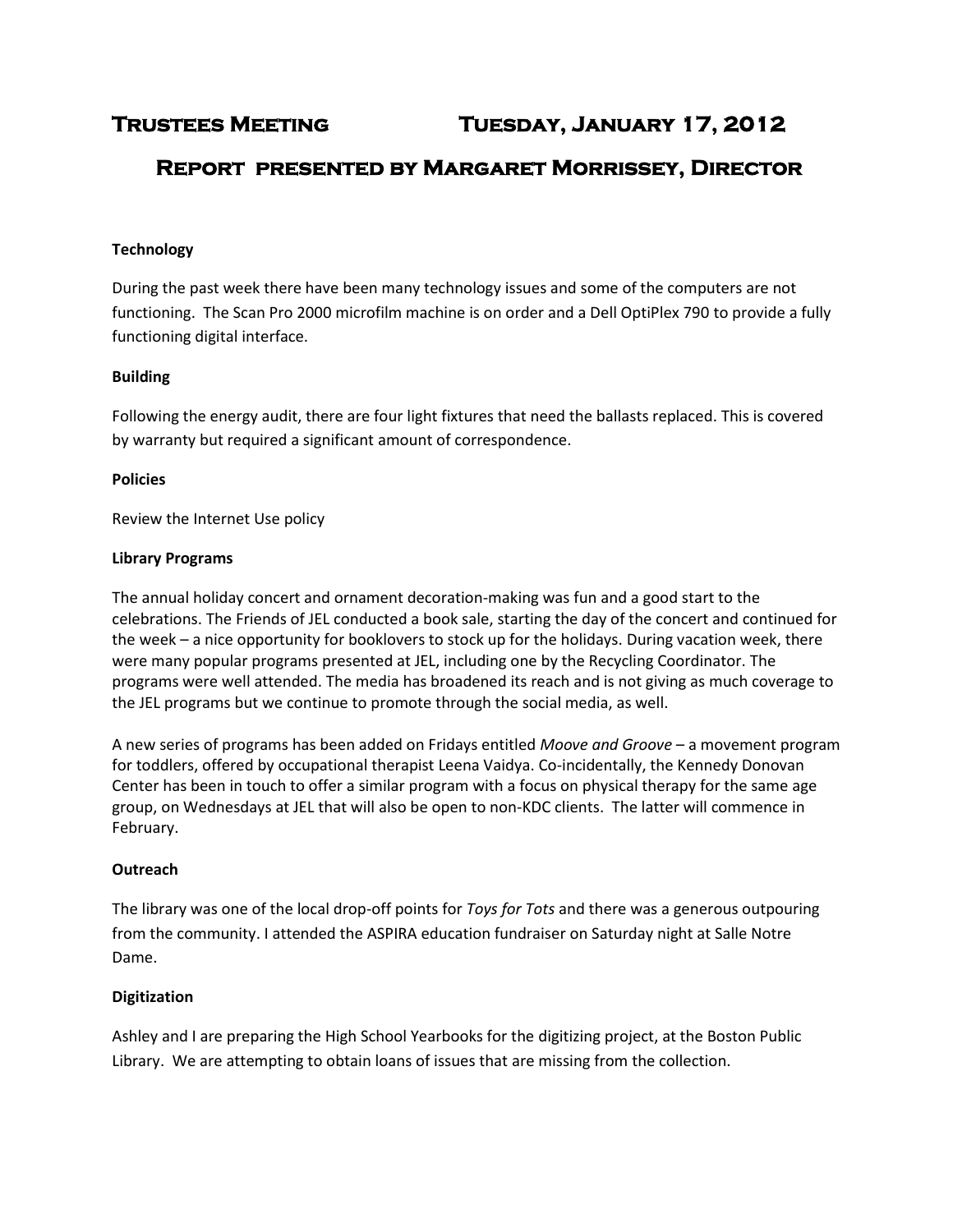### **Staff**

During the first week of the year, there were a lot of sick time taken – between January 3 – January 6, a total of 54 hours were recorded. Kimberly Usselman has joined the staff in the position of Children's Librarian. Much of my time in the past couple of weeks has been spent conducting an orientation with Kim to the library and the community. The Children's Room staff has also assisted. I believe this is the first time since my appointment in August 2008, that we have operated with a full staff.

#### **Meetings**

I met with area library directors for our monthly meeting. Children's Librarian attended the Parent Support Network.

### **Library Legislative Breakfast**

Planning is ongoing and I am working on a budget for the refreshments.

#### **Bequests**

The check received from the estate of Daniel Bousquet has been returned as the account has been closed so I have opened correspondence with the VT lawfirm of Kolvoord, Overton & Wilson.

A donation in memory of former Trustee Marcelle Vanvooren was received from the family.

#### **Sort-To-Light Project**

The staff has just commenced a retrospective bar coding project which will take many months to complete as a large portion of the collection is in the target area. The move towards hand held scanning devices, whereby all barcodes now need to be on the top left corner of each item, has necessitated this change. A thorough weeding is being done of the collection at the same time. I believe there is potential, at some future date, to conduct an inventory.

| January<br>During library<br>open hours | <b>Tony Caiani</b><br>handcarved wooden<br>ornaments                        | Reception 1/5 at<br>6:30 p.m. $-7:30$ p.m. | Main Hall        |
|-----------------------------------------|-----------------------------------------------------------------------------|--------------------------------------------|------------------|
| During library<br>open hours            | <b>Madeleine Proulx</b><br>vintage calendars from<br>Southbridge businesses |                                            | <b>Main Hall</b> |
| Tuesday 17, 24, 31                      | Knitting With Sonya                                                         | 10:30 $a.m. - 12:30 a.m.$                  | Reading Room     |
| Tuesday 17, 24, 31                      | Anime Club for Teens                                                        | $3:10$ p.m. $-4:30$ p.m.                   | Pioppi Room      |
| Monday 16, 23, 30                       | Inkwell Imaginings                                                          | 6 p.m. $-7:30$ p.m.                        | Mills Room       |
| Tuesday 17, 24, 31                      | <b>Tuesday Tales</b>                                                        | $10:30$ a.m. $-11:30$ a.m.                 | Children's Room  |
| Thursday 12                             | Movie screening<br>Helena from the Wedding                                  | 6 p.m.                                     | Pioppi Room      |
| Wednesday                               | Crafty Wednesdays                                                           | All Day                                    | Children's Room  |